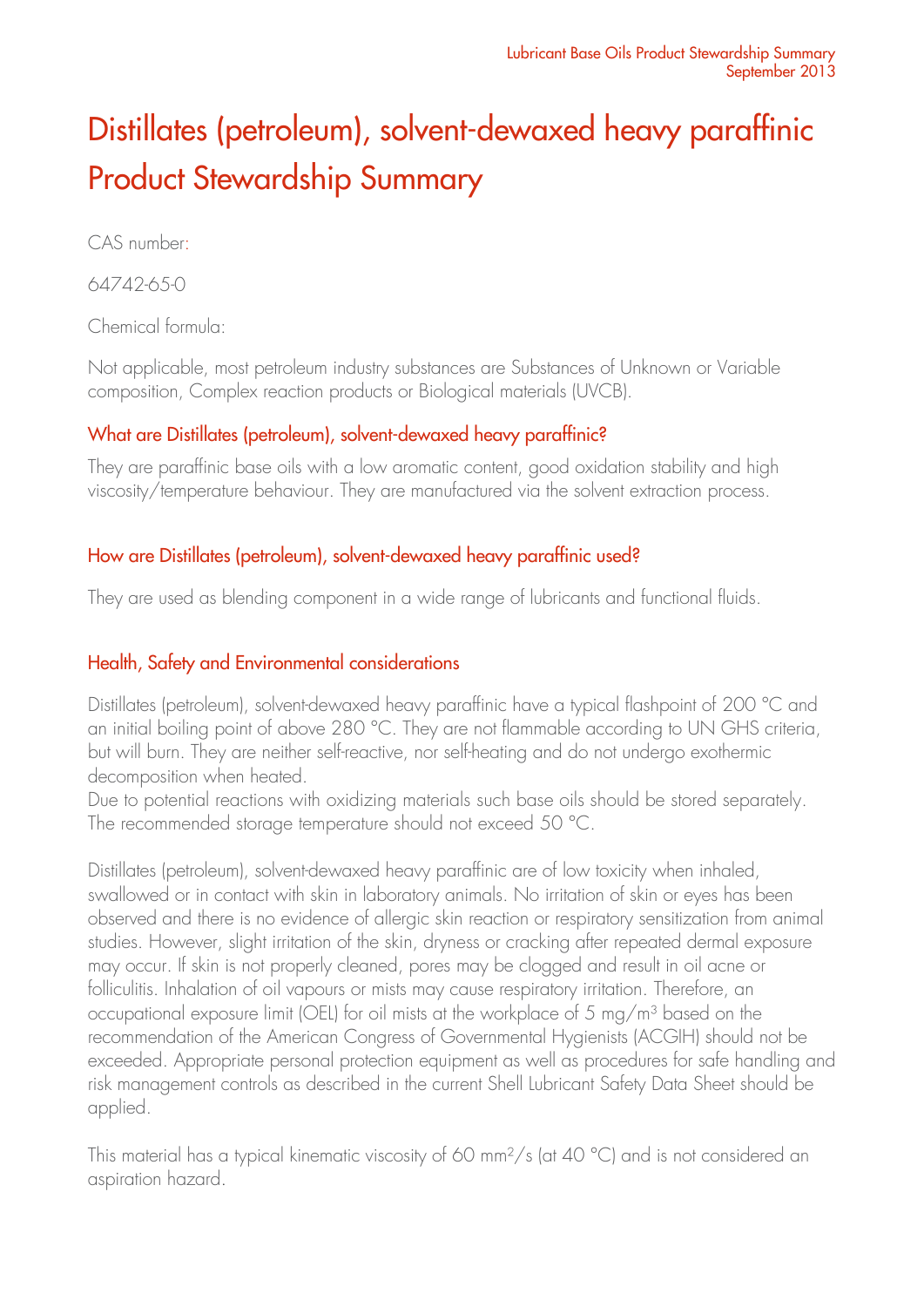It can be concluded from extensive studies on the mutagenic potential of solvent-dewaxed heavy paraffinic base oils that they are not considered to be germ cell mutagens. They are also not expected to be carcinogenic following the investigation of long-term dermal exposure of laboratory animals. There is no evidence of developmental and reproductive toxicity in this type of lubricant base oils.

Based on the above this material is not classified according to UN GHS criteria<sup>1)</sup>.

The product is poorly soluble in water and will float on water. Therefore, tests on short- and longterm aquatic toxicity with fish, invertebrates and algae were carried out on water accommodated fractions and led to the conclusion that these base oils are practically non-toxic.

Distillates (petroleum), solvent-dewaxed heavy paraffinic are UVCB substances (see explanation under "Chemical formula"). Based on the available compositional information, measured and predicted data it can be concluded that the major constituents are readily or inherently biodegradable and have a low bio-accumulation potential. However, the presence of minor constituents with a certain environmental persistence or a bio-accumulation potential cannot be excluded.

Following UN GHS criteria, distillates (petroleum), solvent-dewaxed heavy paraffinic are not classified for environmental hazards.

This material is liquid under normal conditions at room temperature and if enters soil it will quickly adsorb to soil particles, be of low mobility and not contaminate ground water.

The health, safety and environmental considerations above are not applicable for used oil, as this may contain more hazardous substances present as a consequence of different applications of this base oil, for which specific additives or other substances may have been introduced.

### Storing and transporting Distillates (petroleum), solvent-dewaxed heavy paraffinic

Paraffinic base oils are mainly transported by road and rail.

The temperature during storage and transportation should not exceed 50°C.

Precautionary measures against static discharges must be undertaken during loading and unloading and all operators must wear personal protective equipment.

Storage tanks should be made from mild steel.

### Risk Characterization Summary

Risks associated with exposure to these products have been evaluated for the following "chain-of-commerce" activities: manufacture, storage, product transfer, transportation, and customers / markets. They are manufactured, stored and transported to customers in closed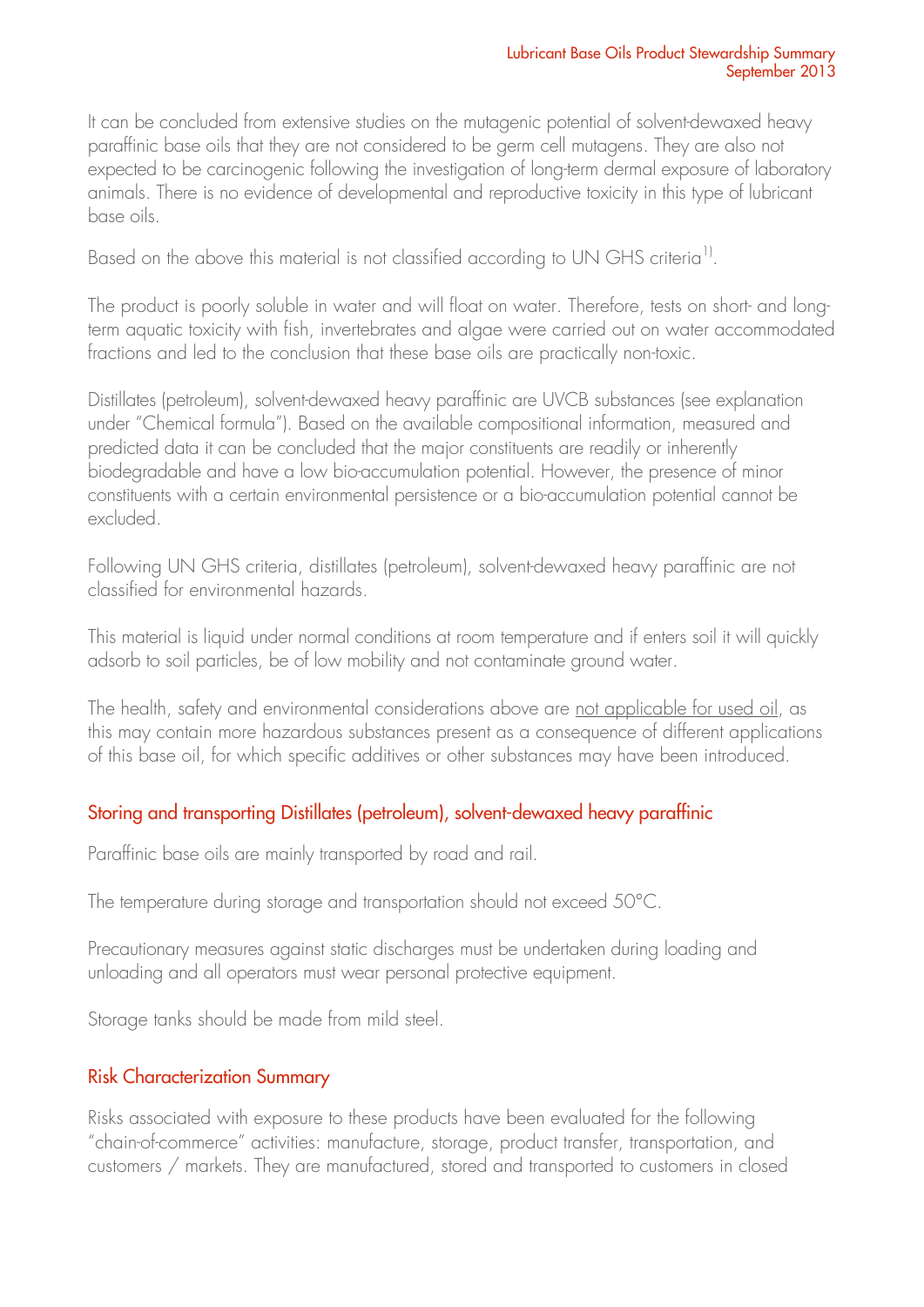systems. Product is considered to pose low risk in all applications due to the non-hazardous nature of the product.

This product stewardship summary is intended to give general information about the chemical or categories of chemicals addressed. It is not intended to provide an in-depth discussion of health and safety information. Additional information is available through the chemical's applicable [Safety](http://www.epc.shell.com/)  [Data Sheet,](http://www.epc.shell.com/) which should be consulted before use of the chemical. This product stewardship summary does not supplant or replace required regulatory and/or legal communication documents.

\_\_\_\_\_\_\_\_\_\_\_\_\_\_\_\_\_\_\_

\_\_\_\_\_\_\_\_\_\_\_\_\_\_\_\_\_\_\_

#### Shell Process Oils linked to CAS number 64742-65-0:

- HVI 55
- HVI 60
- HVI 65
- HVI 105
- HVI 160
- HVI 170
- Catenex S 532
- Catenex S 541
- Catenex S 925
- Catenex S 932
- Catenex S 946



#### Disclaimer

The information contained in this publication is, to the best of our knowledge, true and accurate, but any recommendations or suggestions that may be made are without guarantee, since the conditions of use are beyond our control. Furthermore, nothing contained herein shall be construed as a recommendation to use any product in conflict with existing patents covering any material or its use.

#### Shell Lubricants

The expression "Shell Lubricants" refers to the companies of the Shell Group of companies that are engaged in the lubricants businesses.

© Shell Lubricants 2013

1) The classification as a carcinogen need not apply if it can be shown that the substance contains less than 3 % DMSO extract as measured by IP 346 'Determination of polycyclic aromatics in unused lubricating base oils and asphaltene free petroleum fractions — Dimethyl sulphoxide extraction refractive index method', Institute of Petroleum, London.